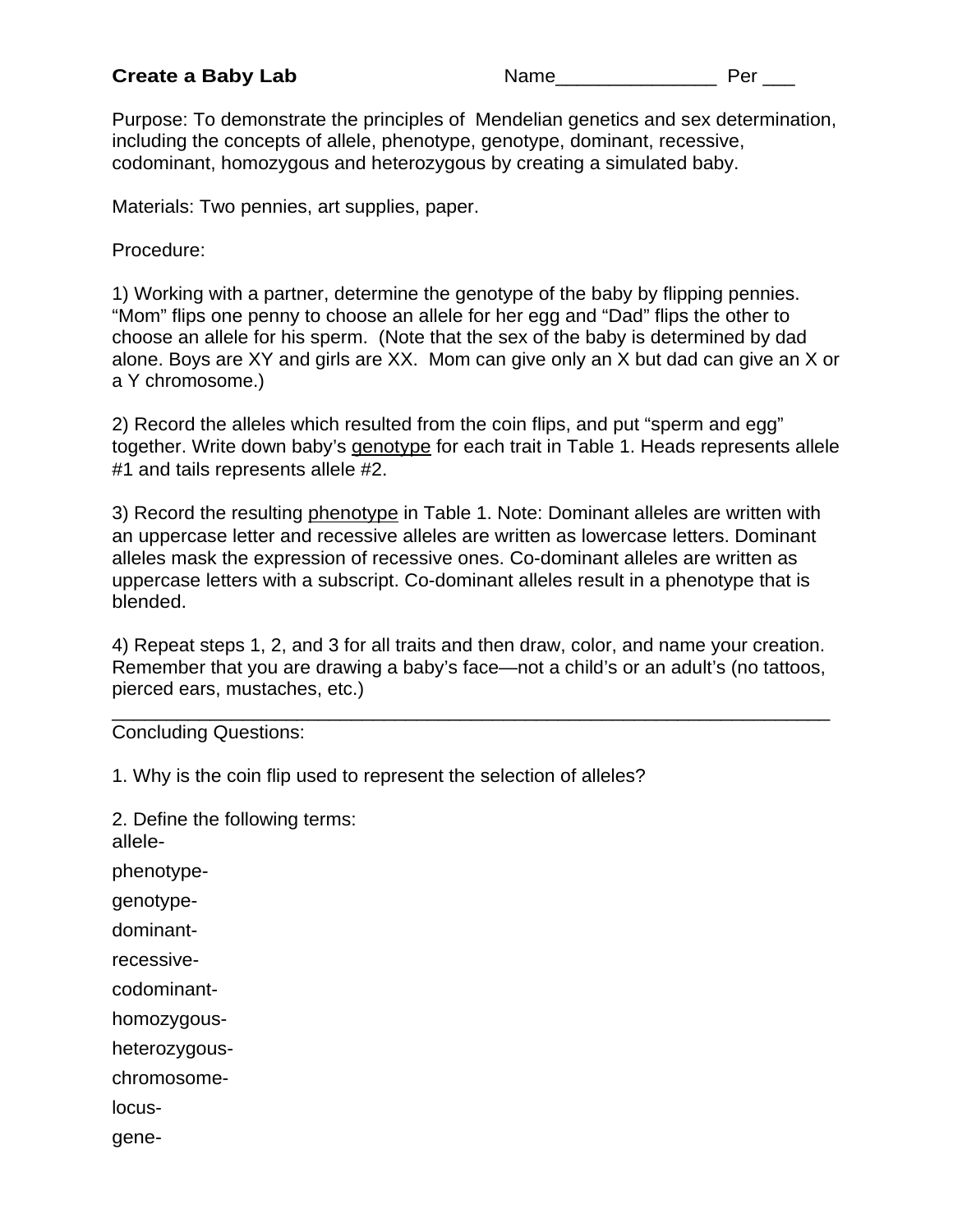Results:

Table 1: Circle here whether you are the mom or dad and fill in the data below.

| Mom's Name: | Dad's Name | Per. |
|-------------|------------|------|
|             |            |      |

Baby's Name: \_\_\_\_\_\_\_\_\_\_\_\_\_\_\_\_\_

| <b>Trait</b>           | Allele from Mom                                                                                                                                                                                                                      | <b>Allele from Dad</b>                      | Genotype       | Phenotype |
|------------------------|--------------------------------------------------------------------------------------------------------------------------------------------------------------------------------------------------------------------------------------|---------------------------------------------|----------------|-----------|
| <b>Sex</b>             | X.                                                                                                                                                                                                                                   |                                             |                |           |
| Face Shape             | <u> 1989 - Johann Stein, mars an t-Amerikaansk ferske</u>                                                                                                                                                                            |                                             |                |           |
| <b>Chin Shape</b>      | <u> 1990 - Johann Barbara, martin a</u>                                                                                                                                                                                              |                                             |                |           |
| <b>Chin Dimple</b>     | <u> 1990 - Johann Barbara, martin a</u>                                                                                                                                                                                              | <u> 1989 - Johann Barn, mars ann an t-A</u> |                |           |
| <b>Freckles</b>        |                                                                                                                                                                                                                                      |                                             |                |           |
| <b>Cheek Dimples</b>   | <u> 1999 - Johann John Harry Harry Harry Harry Harry Harry Harry Harry Harry Harry Harry Harry Harry Harry Harry Harry Harry Harry Harry Harry Harry Harry Harry Harry Harry Harry Harry Harry Harry Harry Harry Harry Harry Har</u> |                                             |                |           |
| <b>Lip Thickness</b>   |                                                                                                                                                                                                                                      |                                             |                |           |
| Eye Brows              | <u> 1980 - John Harry Harry Harry Harry Harry Harry Harry Harry Harry Harry Harry Harry Harry Harry Harry Harry H</u>                                                                                                                |                                             |                |           |
| Eye Shape              |                                                                                                                                                                                                                                      |                                             |                |           |
| Eyelashes              | _______________________                                                                                                                                                                                                              |                                             |                |           |
| Ear Shape              |                                                                                                                                                                                                                                      |                                             |                |           |
| Ear Lobes              |                                                                                                                                                                                                                                      |                                             |                |           |
| <b>Widow's Peak</b>    | <u> 1989 - Johann Barn, mars and de Branch Barn, mars and de Branch Barn, mars and de Branch Barn, mars and de Br</u>                                                                                                                |                                             |                |           |
| <b>Hair Curliness</b>  |                                                                                                                                                                                                                                      |                                             |                |           |
| <b>Eyebrow Color</b>   |                                                                                                                                                                                                                                      |                                             |                |           |
| Eye Width              |                                                                                                                                                                                                                                      |                                             |                |           |
| Eye Size               |                                                                                                                                                                                                                                      |                                             |                |           |
| <b>Mouth Size</b>      |                                                                                                                                                                                                                                      |                                             |                |           |
| <b>Nose Size</b>       |                                                                                                                                                                                                                                      |                                             |                |           |
| <b>Birth Mark</b>      |                                                                                                                                                                                                                                      |                                             |                |           |
| <b>Skin Tone</b>       |                                                                                                                                                                                                                                      |                                             |                |           |
|                        |                                                                                                                                                                                                                                      |                                             |                |           |
| <b>Polygenic Trait</b> | Alleles from Mom                                                                                                                                                                                                                     | <b>Alleles from Dad</b>                     | Genotype       | Phenotype |
|                        |                                                                                                                                                                                                                                      |                                             | 1st / $2nd$    |           |
|                        |                                                                                                                                                                                                                                      |                                             |                |           |
| <b>Hair Color</b>      | #2<br>#1                                                                                                                                                                                                                             | #1<br>#2                                    |                |           |
|                        |                                                                                                                                                                                                                                      |                                             |                |           |
|                        |                                                                                                                                                                                                                                      |                                             |                |           |
| Eye Color              | #2<br>#1                                                                                                                                                                                                                             | #2<br>#1                                    | $-1$ $-1$ $ -$ |           |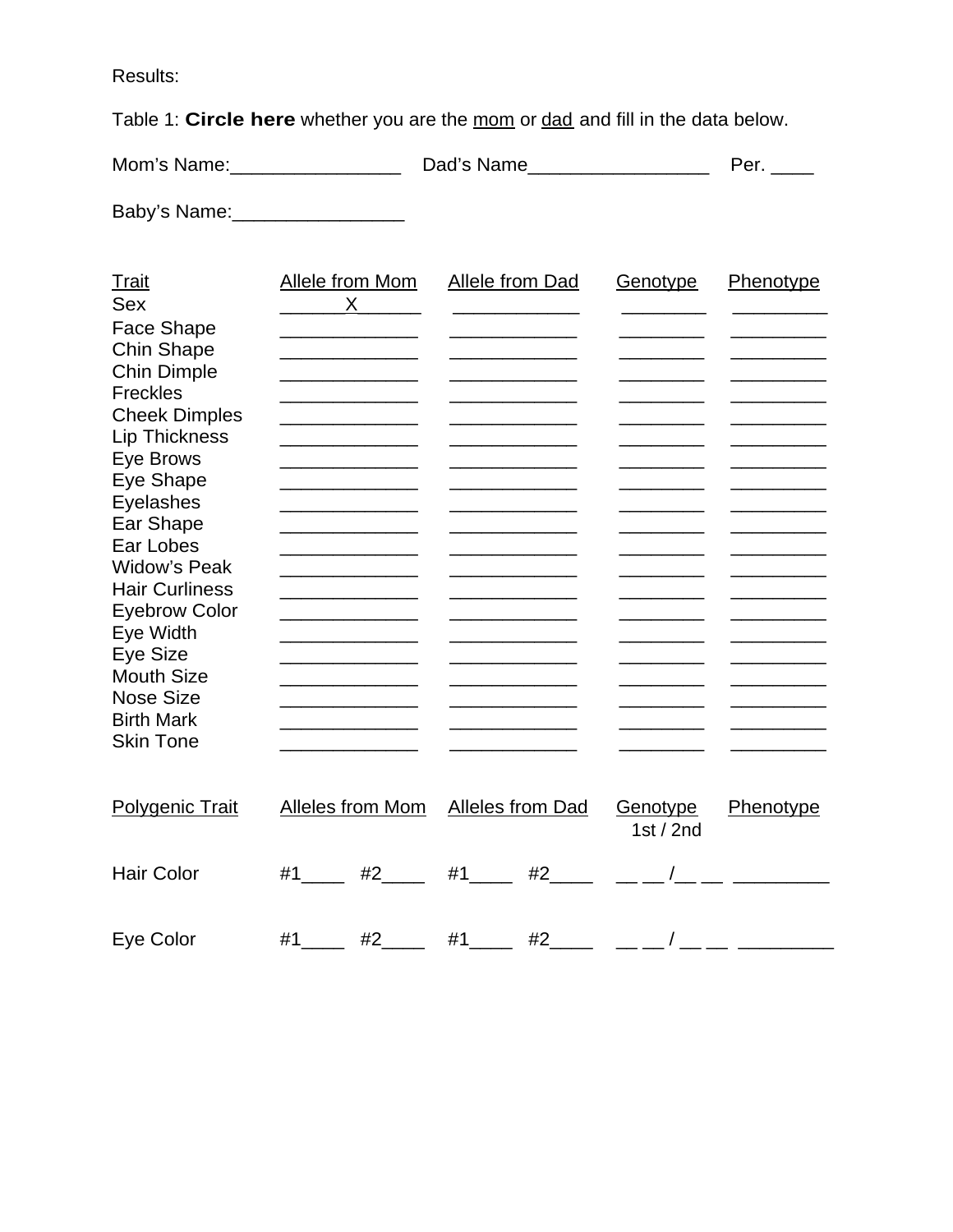## **Create a Baby Lab: Genotype/Phenotype reference sheet**

| <b>Trait</b>                                    | <b>Homozygous</b><br>for Allele #1 | <b>Heterozygous</b>            | <b>Homozygous</b><br>for Allele #2       |
|-------------------------------------------------|------------------------------------|--------------------------------|------------------------------------------|
| <b>Face Shape</b><br>Genotype:<br>Phenotype:    | <b>RR</b><br>Round                 | Rr<br>Round                    | rr<br>Square                             |
| <b>Chin Shape</b><br>Genotype:<br>Phenotype:    | <b>NN</b><br>Noticeable            | <b>Nn</b><br>Noticeable        | nn<br><b>Less Noticeable</b>             |
| <b>Chin Dimple</b><br>Genotype:<br>Phenotype:   | AA<br>Absent                       | Aa<br>Absent                   | aa<br>Present                            |
| <b>Freckles</b><br>Genotype:<br>Phenotype:      | FF<br>Present                      | Ff<br>Present                  | ff<br>Absent                             |
| <b>Cheek Dimples</b><br>Genotype:<br>Phenotype: | <b>DD</b><br>Present               | Dd<br>Present                  | dd<br>Absent                             |
| <b>Lip Thickness</b><br>Genotype:<br>Phenotype: | TT<br><b>Thick</b>                 | Tt<br><b>Thick</b>             | tt<br>Thin                               |
| <b>Eye Brows</b><br>Genotype:<br>Phenotype:     | <b>BB</b><br><b>Bushy</b>          | B <sub>b</sub><br><b>Bushy</b> | bb<br>Fine                               |
| <b>Eye Shape</b><br>Genotype:<br>Phenotype:     | ww <sup>c</sup><br>Wide            | Ww<br>Wide                     | <b>WW</b><br>Round                       |
| <b>Eyelashes</b><br>Genotype:<br>Phenotype:     | グルーカバ<br>LL<br>Long                | ク吸 カバ<br>$\mathsf{L}$<br>Long  | SAW SM 6<br>$\mathbf{I}$<br><b>Short</b> |
| <b>Ear Shape</b><br>Genotype:<br>Phenotype:     | <b>RR</b><br>Long                  | Rr<br>Long                     | rr<br>Round                              |
| <b>Ear Lobes</b><br>Genotype:<br>Phenotype:     | FF<br>Free                         | Ff<br>Free                     | ff<br>Attached                           |